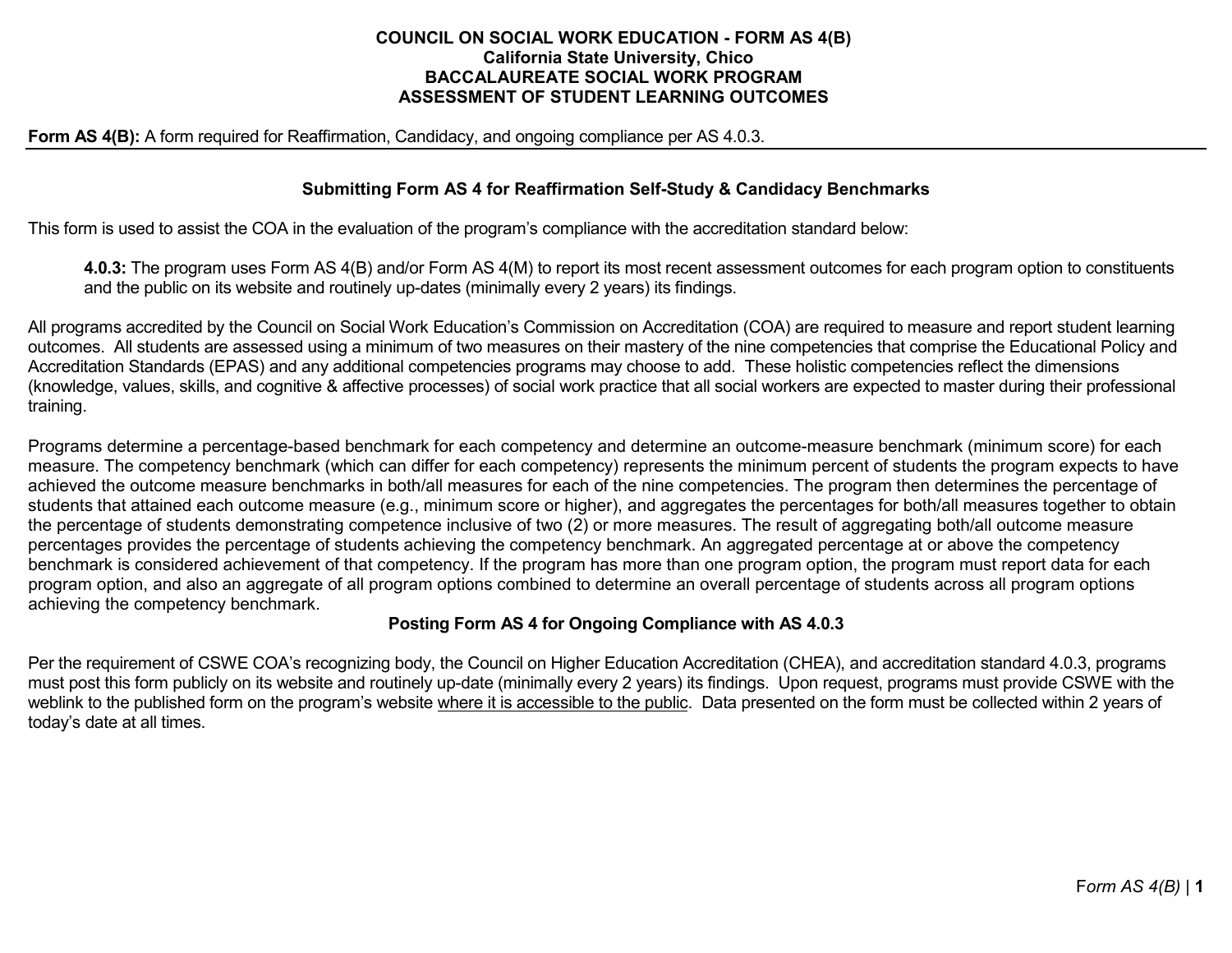# **Summary of the Program's Assessment Plan | Generalist Practice**

All students are assessed using a minimum of two measures on their mastery of the nine competencies that comprise the Educational Policy and Accreditation Standards of the Council on Social Work Education and any additional competencies programs may choose to add. Summarize the program's competency-based assessment plan. Programs may add/delete rows to accurately reflect the number measures included in the data presented.

| <b>Assessment Measure #1: Field Evaluation</b>                |                                   |  |  |  |  |
|---------------------------------------------------------------|-----------------------------------|--|--|--|--|
| Dimension(s) assessed:                                        | <b>CSWE Competencies 1-9</b>      |  |  |  |  |
| When/where students are assessed:                             | Academic Year 2020/2021           |  |  |  |  |
| Who assessed student competence:                              | Agency Field Instructor & Faculty |  |  |  |  |
|                                                               | Liaison                           |  |  |  |  |
| Outcome Measure Benchmark (minimum score indicative of        | 80%                               |  |  |  |  |
| achievement) for Competencies 1-9:                            |                                   |  |  |  |  |
| Competency Benchmark (percent of students the program         | 80%                               |  |  |  |  |
| expects to have achieved the minimum scores, inclusive of all |                                   |  |  |  |  |
| measures) for Competencies 1-9:                               |                                   |  |  |  |  |
| <b>Assessment Measure #2: Course Assignments</b>              |                                   |  |  |  |  |
| Dimension(s) assessed:                                        | Use Critical Thinking to Inform   |  |  |  |  |
|                                                               | Practice                          |  |  |  |  |
| When/where students are assessed:                             | Course assignments SWRK 485       |  |  |  |  |
| Who assessed student competence:                              | <b>Assessment Coordinator</b>     |  |  |  |  |
| Outcome Measure Benchmark (minimum score indicative of        | 80%                               |  |  |  |  |
|                                                               |                                   |  |  |  |  |
| achievement) for Competencies 1-9:                            |                                   |  |  |  |  |
| Competency Benchmark (percent of students the program         | 80%                               |  |  |  |  |
| expects to have achieved the minimum scores, inclusive of all |                                   |  |  |  |  |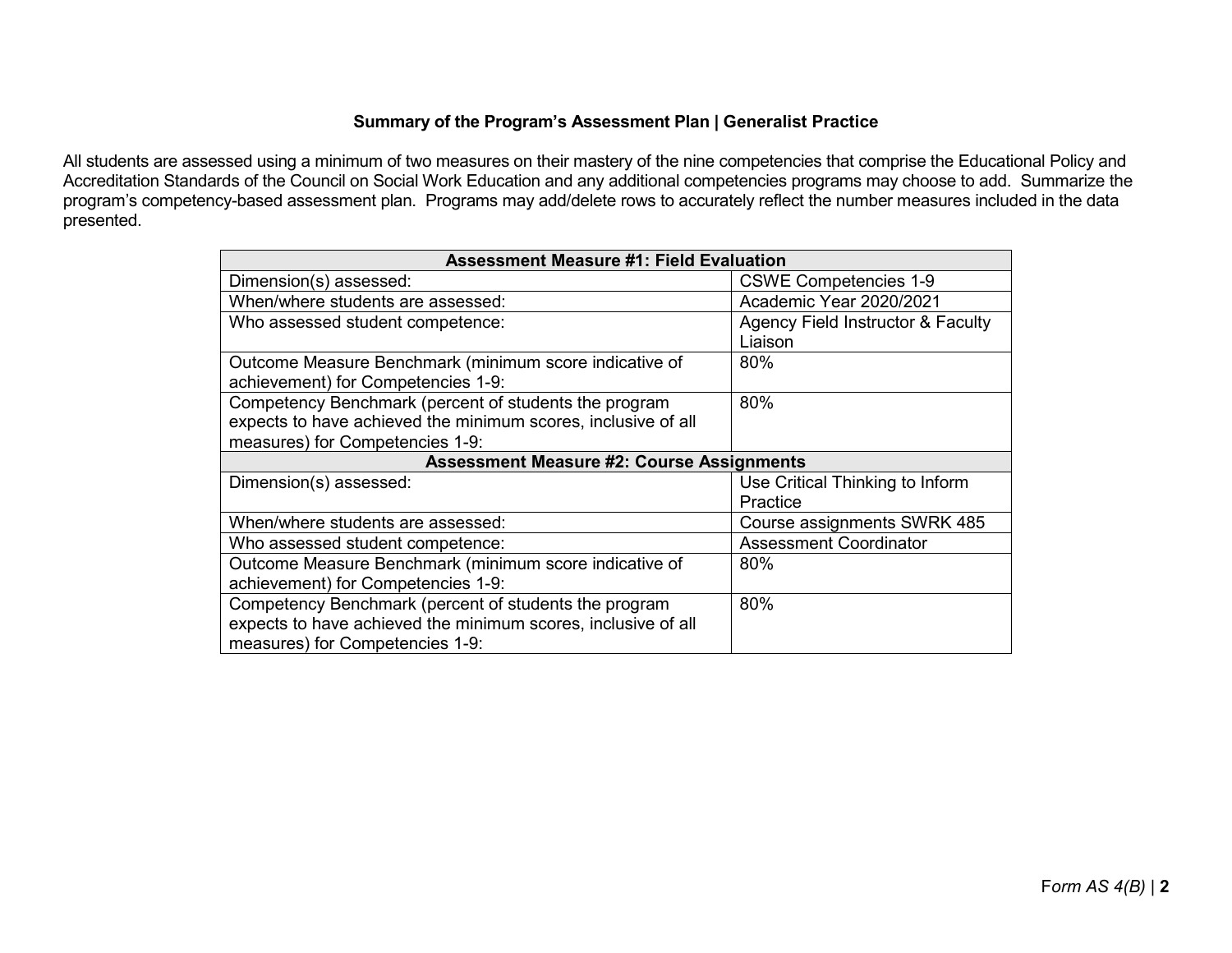# **Directions for completing Form AS 4**

Indicate the benchmark percentage for each competency. The competency benchmark is the percent of students the program expects to have achieved both/all outcome measure benchmarks. Programs calculate the percentage of students achieving each outcome measure benchmark, then calculate the percentage of students achieving each competency inclusive of two or more measures for each program option. Programs with multiple program options must present data for each program option, and in aggregate inclusive of all program options per competency. Programs may add/delete columns to accurately reflect the number of program options offered. *This is a required form.* The assessment data table may be altered to accurately reflect the number of program options offered and additional program-developed competencies program. However, beyond these formatting alternations, the program may not alter the content of this form.

| <b>COMPETENCY</b>                                 | <b>COMPETENCY BENCHMARK</b>                                                                                                                                                                                                            | <b>PERCENTAGE OF</b><br><b>STUDENTS</b><br><b>ACHIEVING</b><br><b>BENCHMARK</b> |
|---------------------------------------------------|----------------------------------------------------------------------------------------------------------------------------------------------------------------------------------------------------------------------------------------|---------------------------------------------------------------------------------|
| 1: Identify as a<br>Professional Social<br>Worker | A minimum of 80% of students will achieve an average score of 4<br>(Consistent Demonstration of High Level of Skill Development) or above.<br>The percentage meeting the benchmark is an average of all measures in the<br>competency. | 98%                                                                             |
| 2: Apply Ethical<br>Principles                    | A minimum of $80\%$ of students will achieve an average score of 4 (Consistent<br>Demonstration of High Level of Skill Development) or above. The percentage<br>meeting the benchmark is an average of all measures in the competency. | 98%                                                                             |
| 3: Apply Critical<br>Thinking                     | A minimum of 80% of students will achieve an average score of 4 (Consistent<br>Demonstration of High Level of Skill Development) or above. The percentage<br>meeting the benchmark is an average of all measures in the competency.    | 93%                                                                             |
| 4: Engage Diversity in<br>Practice                | A minimum of 80% of students will achieve an average score of 4 (Consistent<br>Demonstration of High Level of Skill Development) or above. The percentage<br>meeting the benchmark is an average of all measures in the competency.    | 98%                                                                             |

**Assessment Data Collected during the Academic Year (2020-2021)**

Field Evaluation by Agency Field Instructor & Faculty Liaison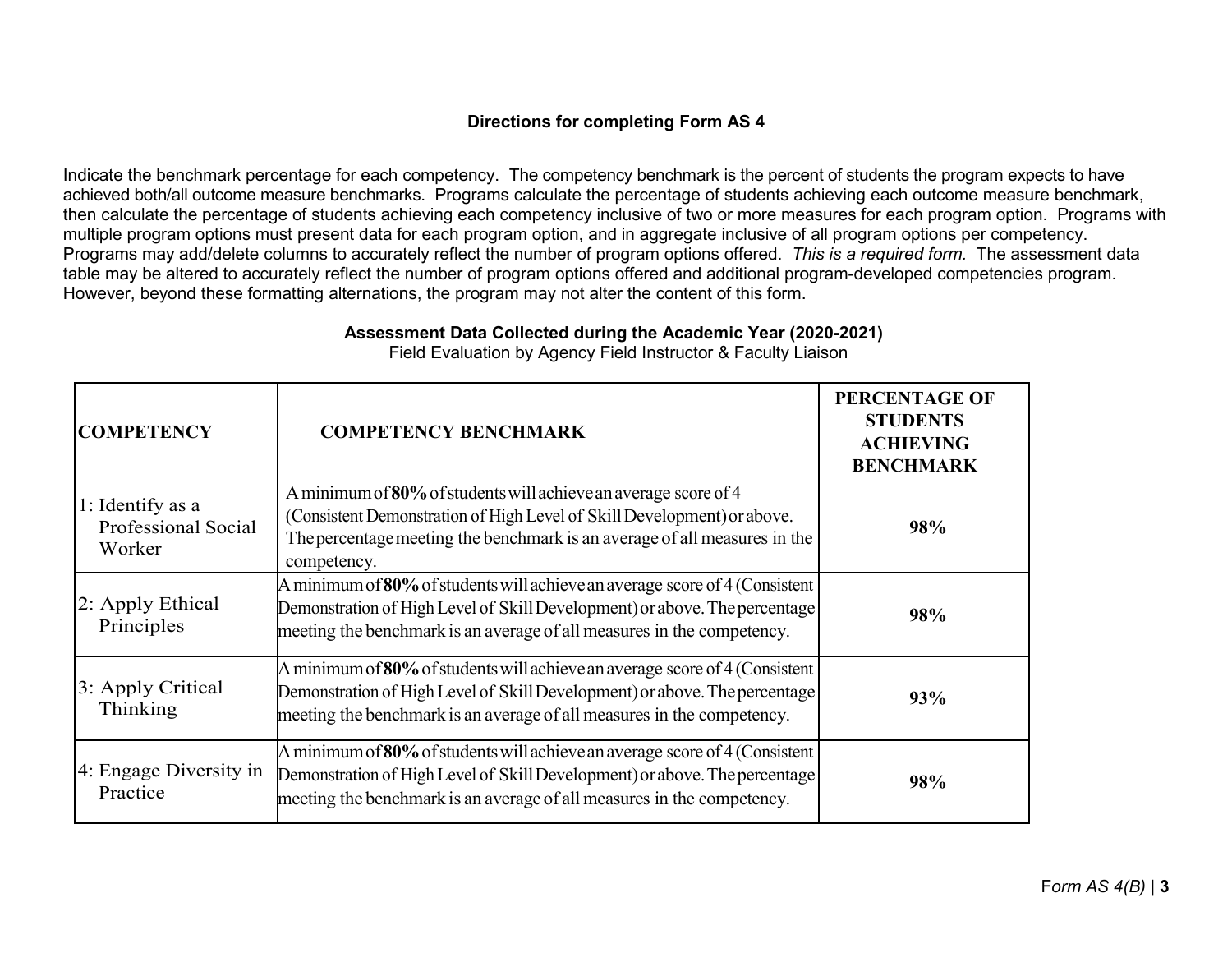| 5: Advance Human<br>Rights/Social and<br><b>Economic Justice</b>                     | A minimum of 80% of students will achieve an average score of 4 (Consistent<br>Demonstration of High Level of Skill Development) or above. The percentage<br>meeting the benchmark is an average of all measures in the competency.                    | 96% |
|--------------------------------------------------------------------------------------|--------------------------------------------------------------------------------------------------------------------------------------------------------------------------------------------------------------------------------------------------------|-----|
| 6: Engage Research<br>Informed Practice/<br>Practice Informed<br>Research            | A minimum of 80% of students will achieve an average score of 4 (Consistent<br>Demonstration of High Level of Skill Development) or above. The percentage<br>meeting the benchmark is an average of all measures in the competency.                    | 90% |
| 7: Apply Human                                                                       | A minimum of 80% of students will achieve an average score of 4 (Consistent<br>Demonstration of High Level of Skill Development) or above. The percentage<br>Behavior Knowledge meeting the benchmark is an average of all measures in the competency. | 97% |
| 8: Engage Policy<br>Practice to Advance<br>Well-Being and<br><b>Deliver Services</b> | A minimum of 80% of students will achieve an average score of 4 (Consistent<br>Demonstration of High Level of Skill Development) or above. The percentage<br>meeting the benchmark is an average of all measures in the competency.                    | 94% |
| 9: Respond to<br><b>Practice Contexts</b>                                            | A minimum of $80\%$ of students will achieve an average score of 4 (Consistent<br>Demonstration of High Level of Skill Development) or above. The percentage<br>meeting the benchmark is an average of all measures in the competency.                 | 91% |
| 10: Practice<br>Engagement                                                           | A minimum of $80\%$ of students will achieve an average score of 4 (Consistent<br>Demonstration of High Level of Skill Development) or above. The percentage<br>meeting the benchmark is an average of all measures in the competency.                 | 98% |